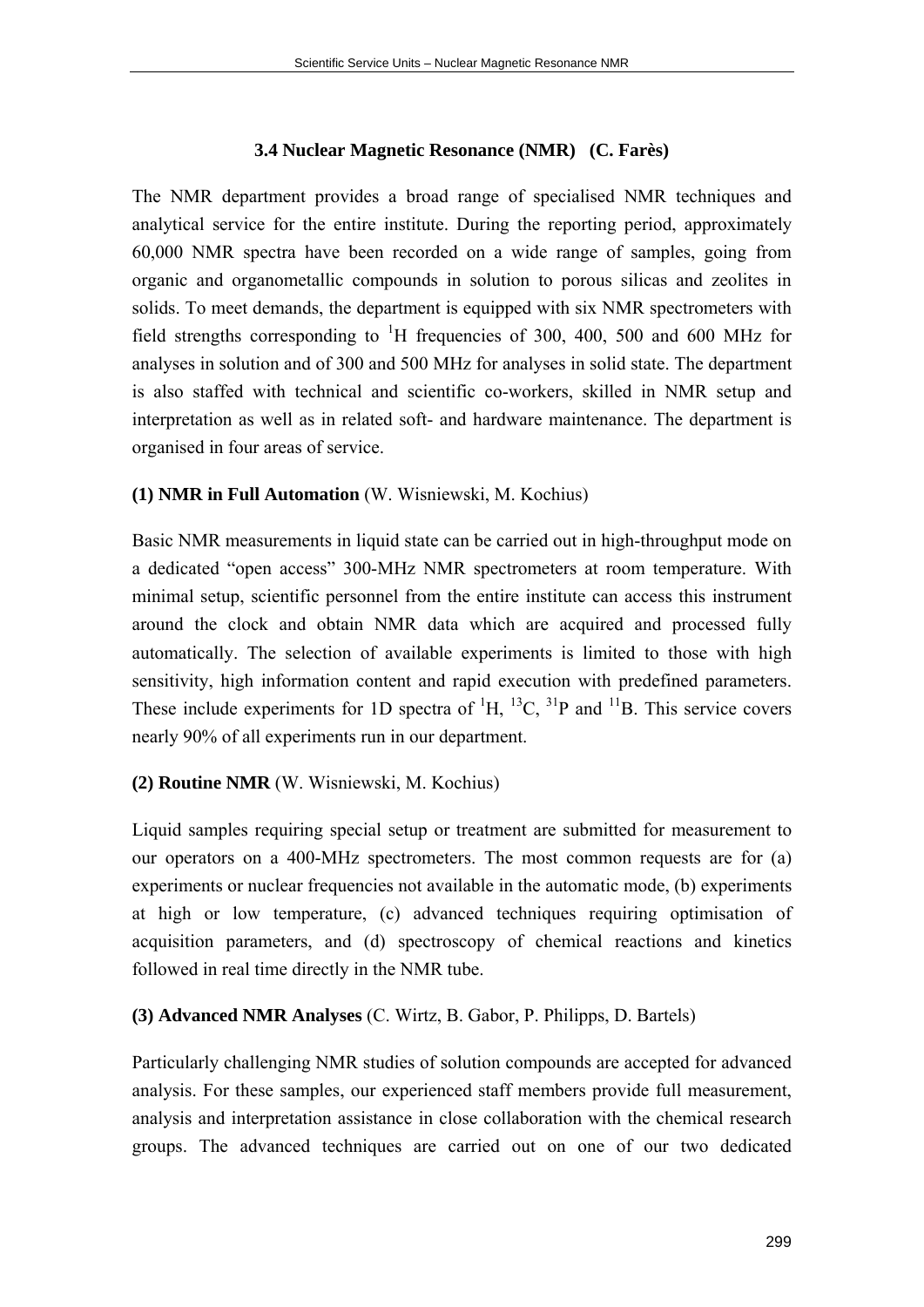spectrometer: (a) a 600-MHz system, equipped with a cryogenically-cooled probehead, which provides exquisite sensitivity and resolution for  ${}^{1}H$ ,  ${}^{13}C$  and  ${}^{15}N$  measurements near room temperature and which is ideally suited for sub-milligram quantities of 50+ carbon organic molecules; (b) a more versatile modern 500-MHz instruments which provides the possibility to measure at high and low temperature, to cover a broad range of NMR-active isotopes, and to run advanced triple-resonance experiments. A large part of the analytical work is dedicated to determine or confirm structures, stereochemistries, conformations and dynamics. Highlights of the departments joint projects are listed here:

- $\blacksquare$  The full spectroscopic characterisation of reaction products during the novel synthesis campaign of natural products, through a rigorous complete  ${}^{1}H$ ,  ${}^{13}C$  and  ${}^{15}N$ assignments. Recent projects accompanied the syntheses of Spirastrellolides Methyl Ester (A and F), Ecklonialactones (A, B and C), Leiodolide B, Tulearin C, and Amphidinolide F (Fürstner group).
- The use of unusual long-range  $J_{HN}$  couplings to help identify novel carbenestabilized N-centered cations (Alcarazo group).
- The characterisation of intermediates in palladium-catalysed allylic substitution reaction in four-membered cyclic systems (Maulide group, Fig 1).



Fig 1 EXSY/NOESY of the Pd-complexed intermediate showing the dynamic exchange process in the cyclobutene ring

 The detection of key players in a Cu-catalysed aerobic oxidative coupling catalytic cycle (Klußmann group, Fig 2)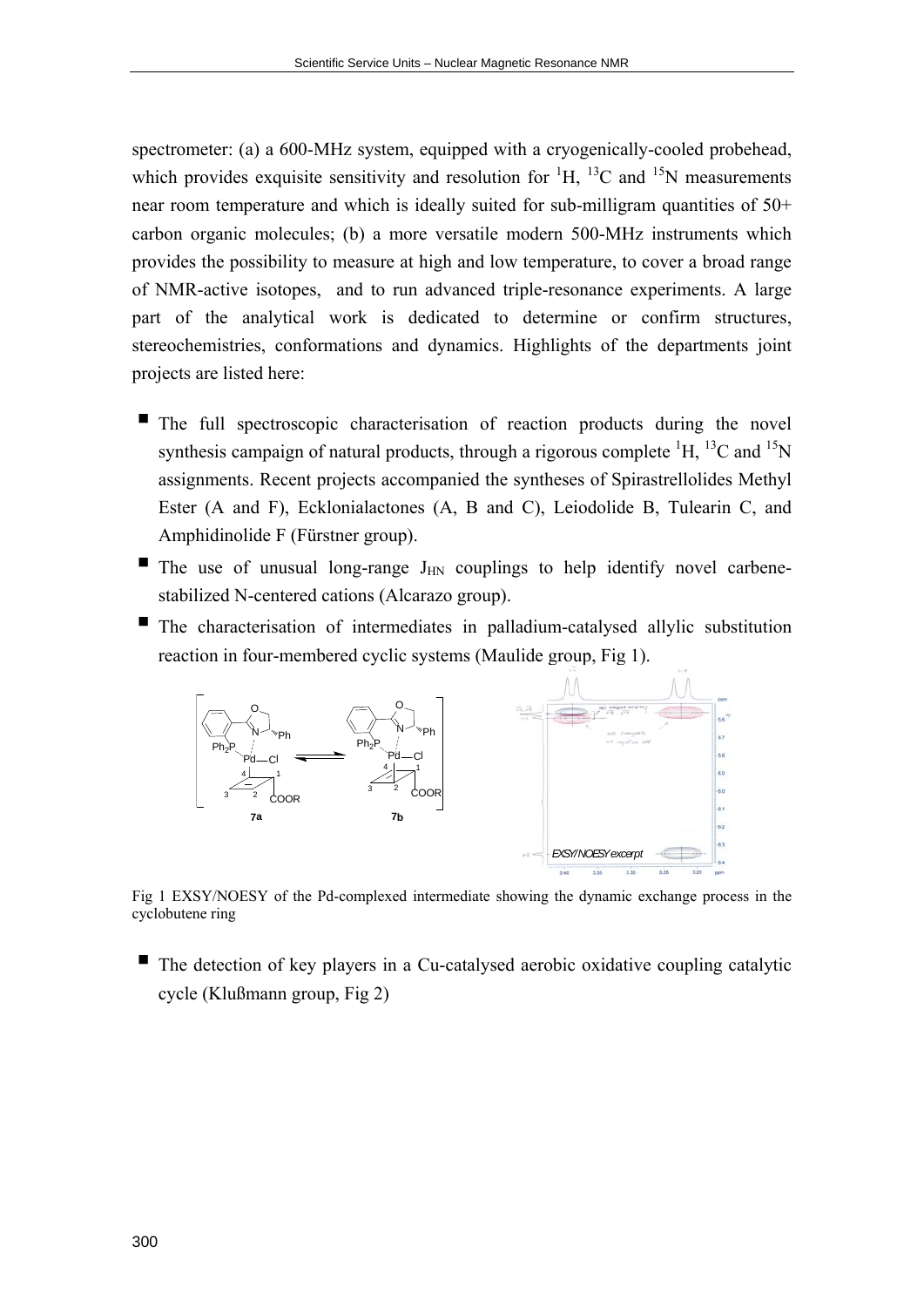

Fig 2  $\mathrm{^{1}H}$  NMR assignment of the exchanging species present during the Cu-catalysed aerobic oxidative coupling reaction.

NMR kinetic and mechanistic study in a sulphur-mediated  $\alpha$ -arylation reaction (Maulide group, Fig 3).



Fig 3: Kinetic profile for the direct sulfoxide-mediated arylation reaction.

- The full structural characterisation and NMR conformation of a key intermediate in primary amine-catalysed asymmetric epoxidation by NMR
- The determination of NMR fingerprint parameters to quickly determined stereochemistry in functionalised dienes (Maulide group).

#### **(4) Solid-State NMR** (B. Zibrowius)

Solid-state NMR spectroscopy remains one of the most important techniques for the characterisation of solid catalysts and other new materials synthesised in the institute (Schüth group). Both dedicated 300- and 500-MHz spectrometers are equipped with magic-angle spinning (MAS) probeheads to obtain high resolution signals from a wide range of NMR active nuclei. In continuation of work performed in previous years, solidstate NMR spectroscopy has particularly been applied in the following fields:

 Characterisation of solid catalysts prepared from mesoporous silicas or zeolites  $(^{29}\text{Si}, ^{13}\text{C}$  and  $^{27}\text{Al})$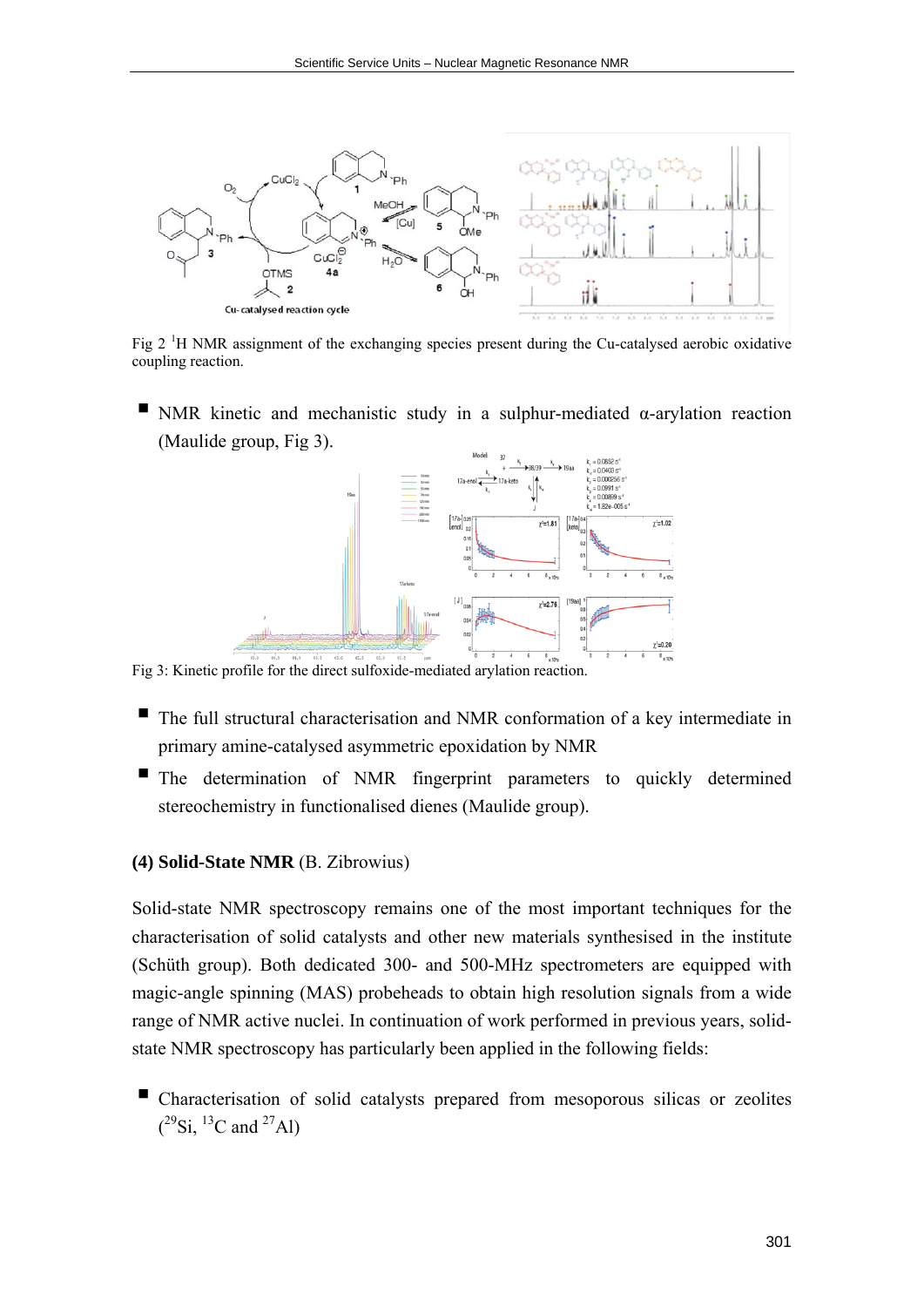- Detailed studies of various complex aluminium hydrides and boron hydrides (mainly by  $^{27}$ Al and  $^{11}$ B NMR, respectively)
- Mechanistic studies on the dehydrogenation process in sodium alanate  $(^{27}$ Al and  $^{23}$ Na).

In addition to these applications, the method has repeatedly been used to contribute to the characterisation of the following materials:

- **Organic polymers synthesized as precursors for solid catalysts**  $\binom{13}{12}$  cand  $\binom{31}{12}$
- Solid products obtained in valorisation processes of wood and lignin  $(^{13}C)$ .

# **Advanced Methods**

The NMR department continues to develop and to establish advanced NMR methodologies as part of their collection of routine applications in order to meet the scientific requirements of the institute. A number of newly applied state-of-the-art methods that have been explored and used in the NMR department during the current reporting period.

- Residual dipolar couplings (RDC) to determine stereochemistries, to differentiate enantiomers and to provide complementary conformational and dynamic information.
- **Para-hydrogen** induced polarisation (PHIP) to follow the course of hydration reactions and to identify low amounts of intermediates.
- qNMR and DOSY to characterise and quantify the composition of complex reaction mixtures.
- Novel NMR methods to accelerate (non-uniform sampling (NUS) and ultrafast NMR) and simplify (Pureshift) multidimensional NMR and in order to better follow reactions in real-time.
- Rapid injection NMR (RINMR) for tracking catalytic transformations in "real time".

### **Publications resulting from this research area**

- (1) Souris, C.; Luparia, M.; Frebault, F.; Audisio, D.; Farès, C.; Goddard, R., *Chem. - Eur. J.* **2013**, 19, 6566-6570.
- (2) Souris, C.; Frebault. F; Audisio, D.; Farès, C.; Maulide, N. *Synlett* **2013**, 10, 1286-1290.